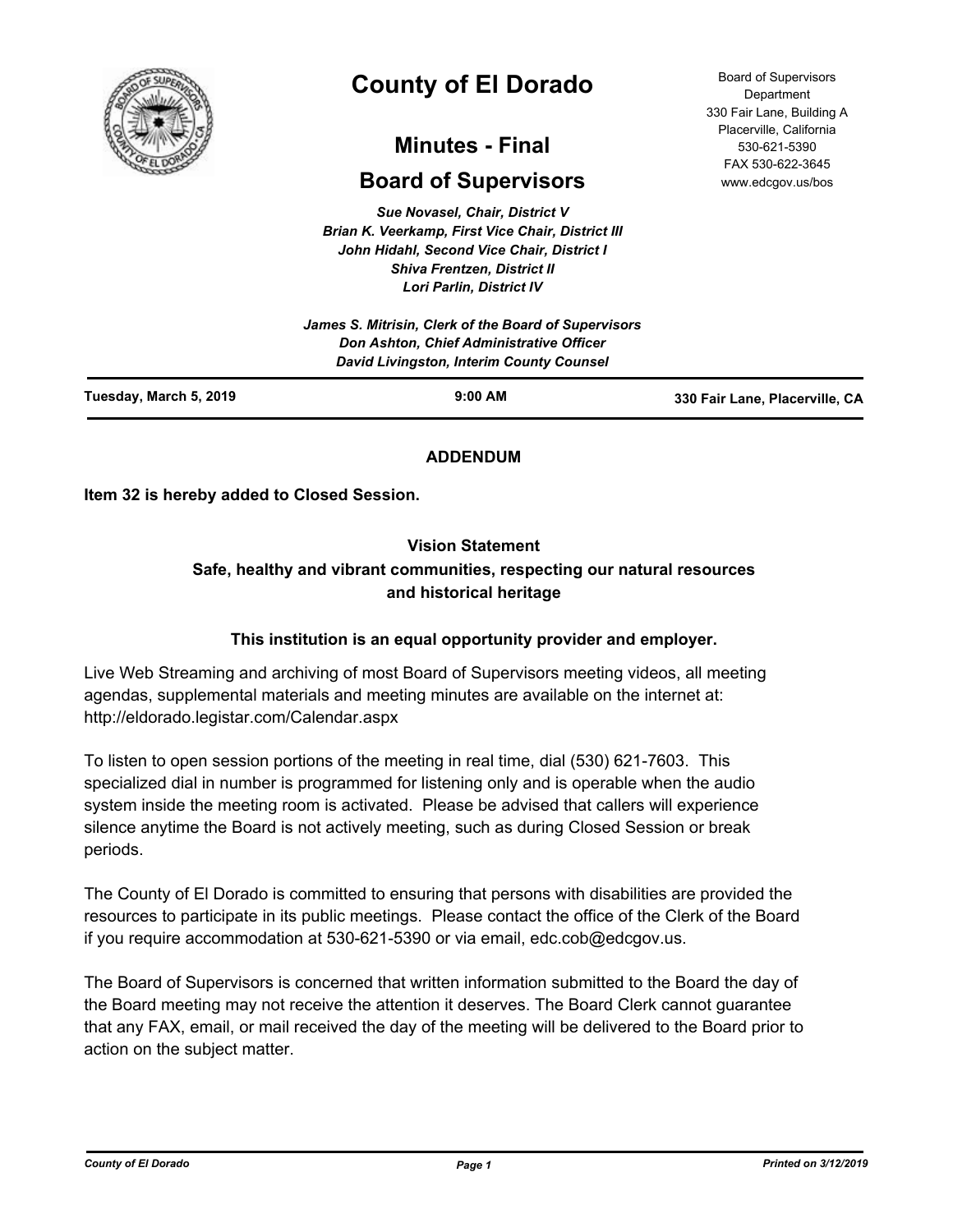The Board meets simultaneously as the Board of Supervisors and the Board of Directors of the Air Quality Management District, In-Home Supportive Services, Public Housing Authority, Redevelopment Agency and other Special Districts.

For Purposes of the Brown Act § 54954.2 (a), the numbered items on this Agenda give a brief description of each item of business to be transacted or discussed. Recommendations of the staff, as shown, do not prevent the Board from taking other action.

Materials related to an item on this Agenda submitted to the Board of Supervisors after distribution of the agenda packet are available for inspection during normal business hours in the public viewing packet located in Building A, 330 Fair Lane, Placerville or in the Board Clerk's Office located at the same address. Such documents are also available on the Board of Supervisors' Meeting Agenda webpage subject to staff's ability to post the documents before the meeting.

## **PROTOCOLS FOR PUBLIC COMMENT**

Public comment will be received at designated periods as called by the Board Chair.

Public comment on items scheduled for Closed Session will be received before the Board recesses to Closed Session.

Except with the consent of the Board, individuals shall be allowed to speak to an item only once.

On December 5, 2017 the Board adopted the following protocol relative to public comment periods:

Time for public input will be provided at every Board of Supervisors meeting. Individuals will have three minutes to address the Board. Individuals authorized by organizations will have three minutes to present organizational positions and perspectives and may request additional time, up to five minutes. At the discretion of the Board, time to speak by any individual may be modified.

A total of 20 minutes will be allocated for public comment during Open Forum and for each agenda item to be discussed. Public comment on certain agenda items designated and approved by the Board may be treated differently with specific time limits per speaker or a limit on the total amount of time designated for public comment. It is the intent of the Board that quasi-judicial matters have additional flexibility depending upon the nature of the issue.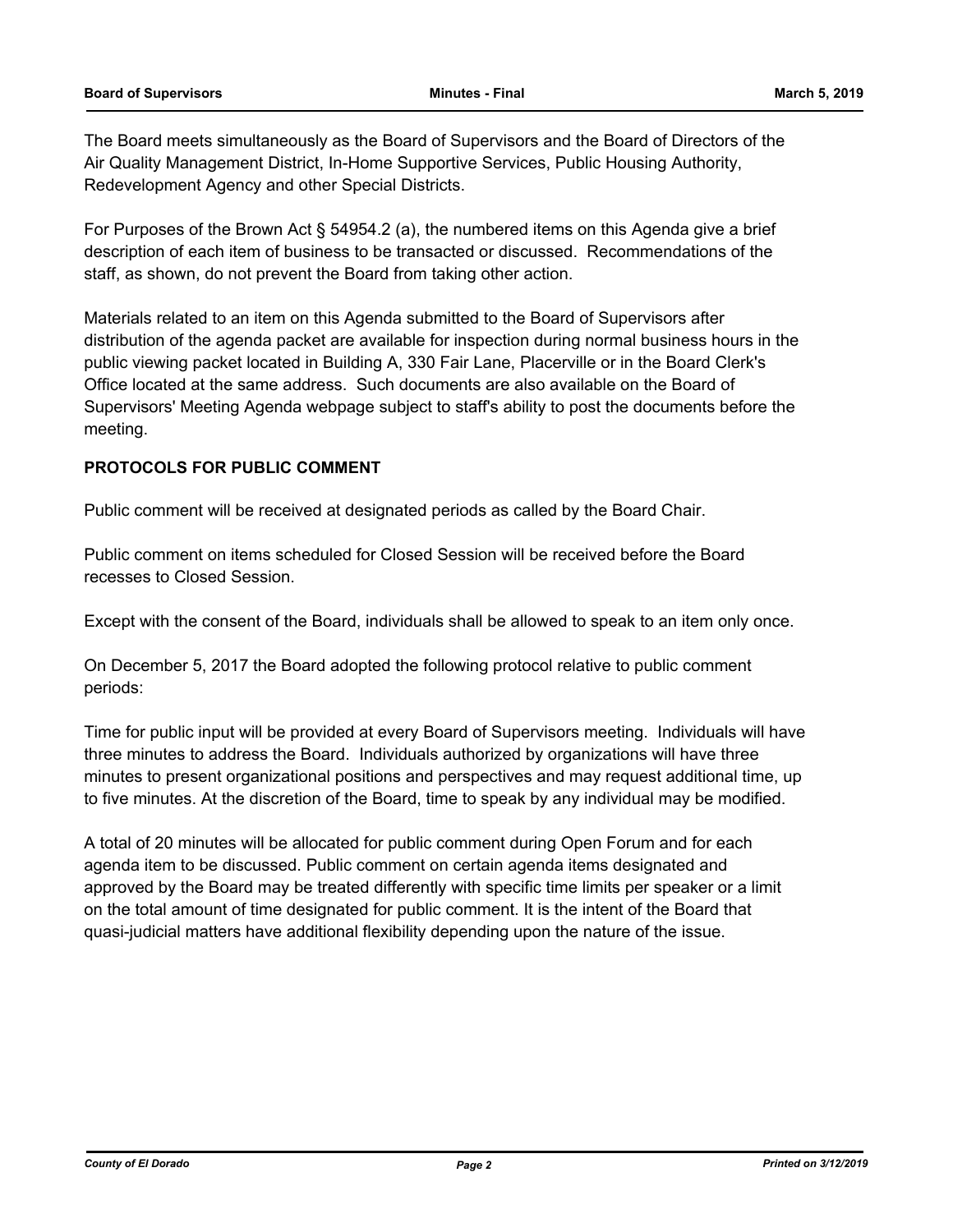Individual Board members may ask clarifying questions but will not engage in substantive dialogue with persons providing input to the Board.

If a person providing input to the Board creates a disruption by refusing to follow Board guidelines, the Chair of the Board may take the following actions.

Step 1. Request the person adhere to Board guidelines. If the person refuses, the Chair may ask the Clerk to turn off the speaker's microphone.

Step 2. If the disruption continues, the Chair may order a recess of the Board meeting.

Step 3. If the disruption continues, the Chair may order the removal of the person from the Board meeting.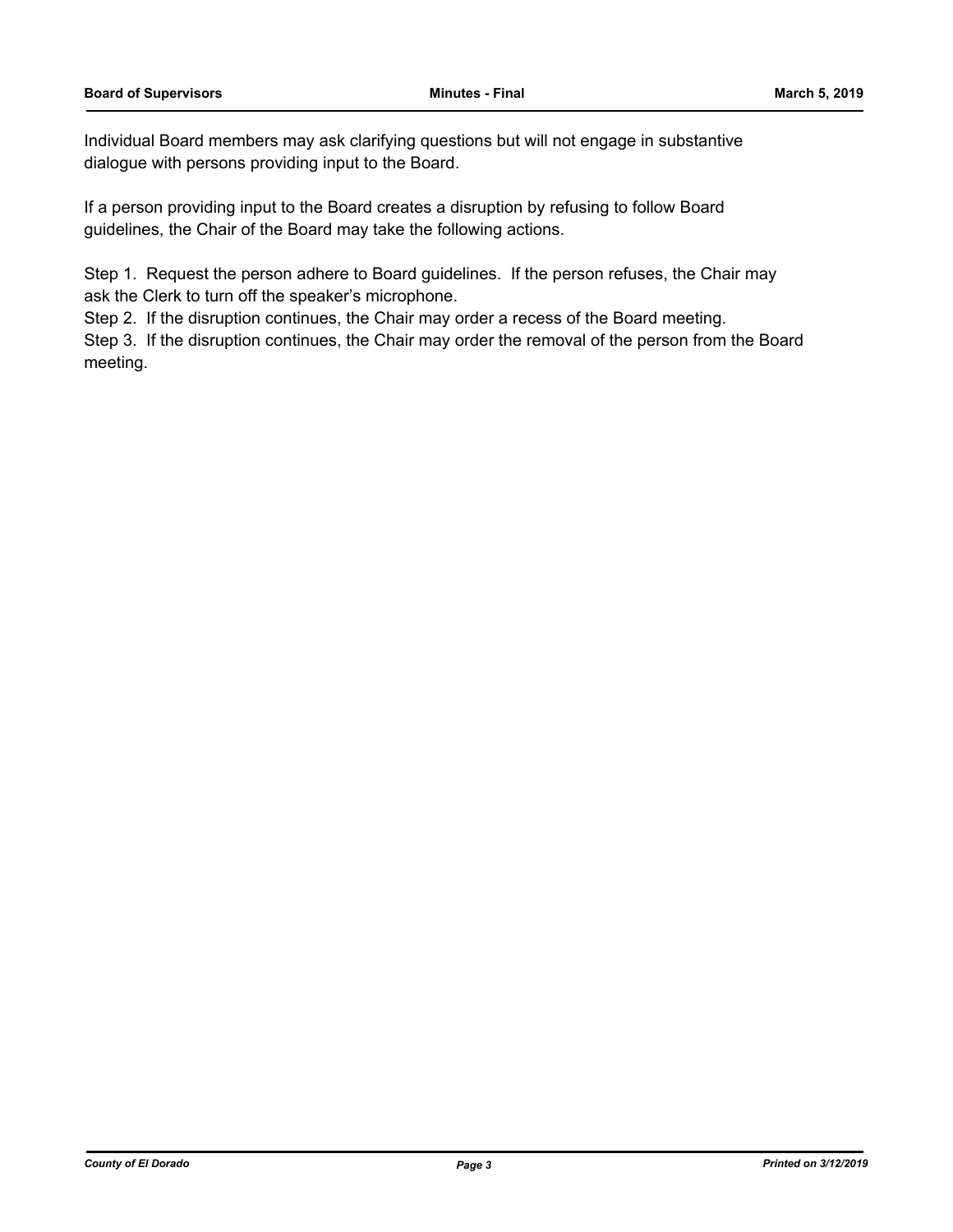## **9:01 A.M. - CALLED TO ORDER**

Present: 5 - Supervisor Veerkamp, Supervisor Frentzen, Supervisor Novasel, Supervisor Hidahl and Supervisor Parlin

#### **INVOCATION AND PLEDGE OF ALLEGIANCE TO THE FLAG**

**Pastor Craig Klatt of the Camino Adventist Church gave the Invocation. Supervisor Frentzen led the Pledge of Allegiance to the Flag.**

#### **ADOPTION OF THE AGENDA AND APPROVAL OF CONSENT CALENDAR**

**A motion was made by Supervisor Frentzen, seconded by Supervisor Veerkamp to Adopt the Agenda and Approve the Consent Calendar with the following change:**

**Pull items 6 and 12 for discussion.**

**Yes:** 5 - Veerkamp, Frentzen, Novasel, Hidahl and Parlin

The Board may make any necessary additions, deletions or corrections to the agenda including moving items to or from the Consent Calendar and adopt the agenda and the Consent Calendar with one single vote. A Board member may request an item be removed from the Consent Calendar for discussion and separate Board action. At the appropriate time as called by the Board Chair, members of the public may make a comment on matters on the Consent Calendar prior to Board action.

## **OPEN FORUM**

#### *Public Comment: S. Lungren*

Open Forum is an opportunity for members of the public to address the Board of Supervisors on subject matter that is not on their meeting agenda and within their jurisdiction. Public comments during Open Forum are limited to three minutes per person. Individuals authorized by organizations will have three minutes to present organizational positions and perspectives and may request additional time, up to five minutes. The total amount of time reserved for Open Forum is 20 Minutes.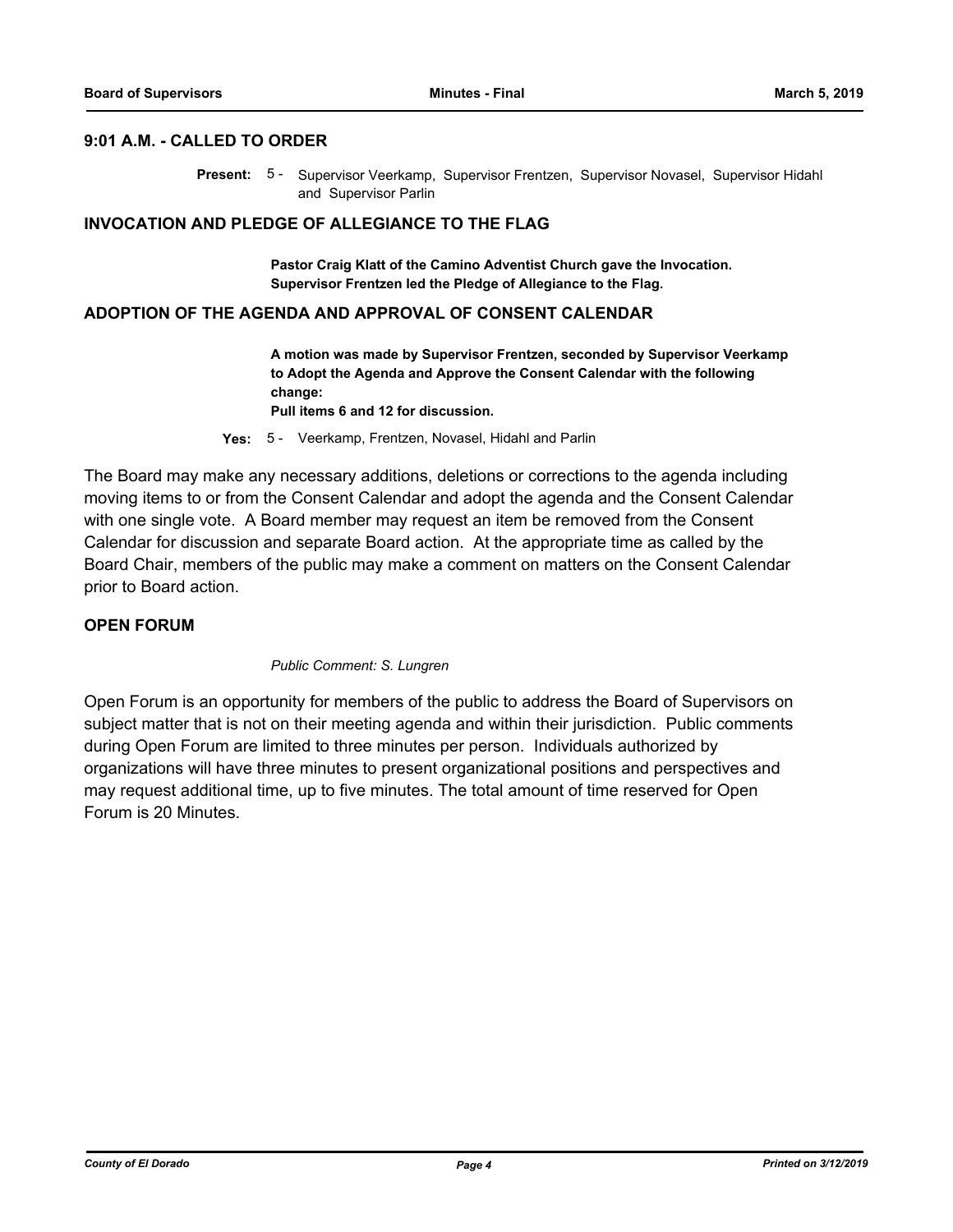## **CONSENT CALENDAR**

**1.** [19-0331](http://eldorado.legistar.com/gateway.aspx?m=l&id=/matter.aspx?key=25652) Clerk of the Board recommending the Board approve the Minutes from the regular meeting of the Board of Supervisors on February 26, 2019.

**This matter was Approved on the Consent Calendar.**

## **GENERAL GOVERNMENT - CONSENT ITEMS**

**2.** [19-0236](http://eldorado.legistar.com/gateway.aspx?m=l&id=/matter.aspx?key=25557) Chief Administrative Office, Facilities Division, recommending the Board consider the following pertaining to Job Order Contracting for as-needed General Engineering (Class A) and General Building (Class B): 1) Approve and adopt the bid, specifications, and contract documents; 2) Approve and authorize the Chair to sign the bid documents; and 3) Authorize advertisement for construction bids (Bid Numbers: 19-968-046, 19-968-047, 19-968-048, 19-968-049, 19-968-050 and 19-968-051).

**FUNDING:** Accumulative Capital Outlay.

**This matter was Approved on the Consent Calendar.**

**3.** [19-0320](http://eldorado.legistar.com/gateway.aspx?m=l&id=/matter.aspx?key=25641) Chief Administrative Office, Facilities Division, recommending the Board consider the following:

> 1) Make findings pursuant to Ordinance Code 3.13.030 that the ongoing aggregate of the work to be performed under Agreement for Services 3231 with Mapes Enterprises is not sufficient to warrant the addition of permanent staff; and

2) Authorize the Chair, pursuant to final County Counsel and Risk Management approval, to sign Amendment I to the Agreement to increase compensation by \$100,000, for an amended not-to-exceed amount of \$169,877, with no change to the term, for routine snow removal, snow staking, and snow hauling services in South Lake Tahoe at County-operated facilities.

**FUNDING:** General Fund.

**This matter was Approved on the Consent Calendar.**

**4.** [19-0253](http://eldorado.legistar.com/gateway.aspx?m=l&id=/matter.aspx?key=25574) Chief Administrative Office, Procurement and Contracts Division, presenting a list of County surplus property and recommending the Board so declare and authorize disposal of same in accordance with the procedures outlined in the County's Purchasing Ordinance, Chapter 3.12 and Section 3.12.220 thereof.

**FUNDING:** Various.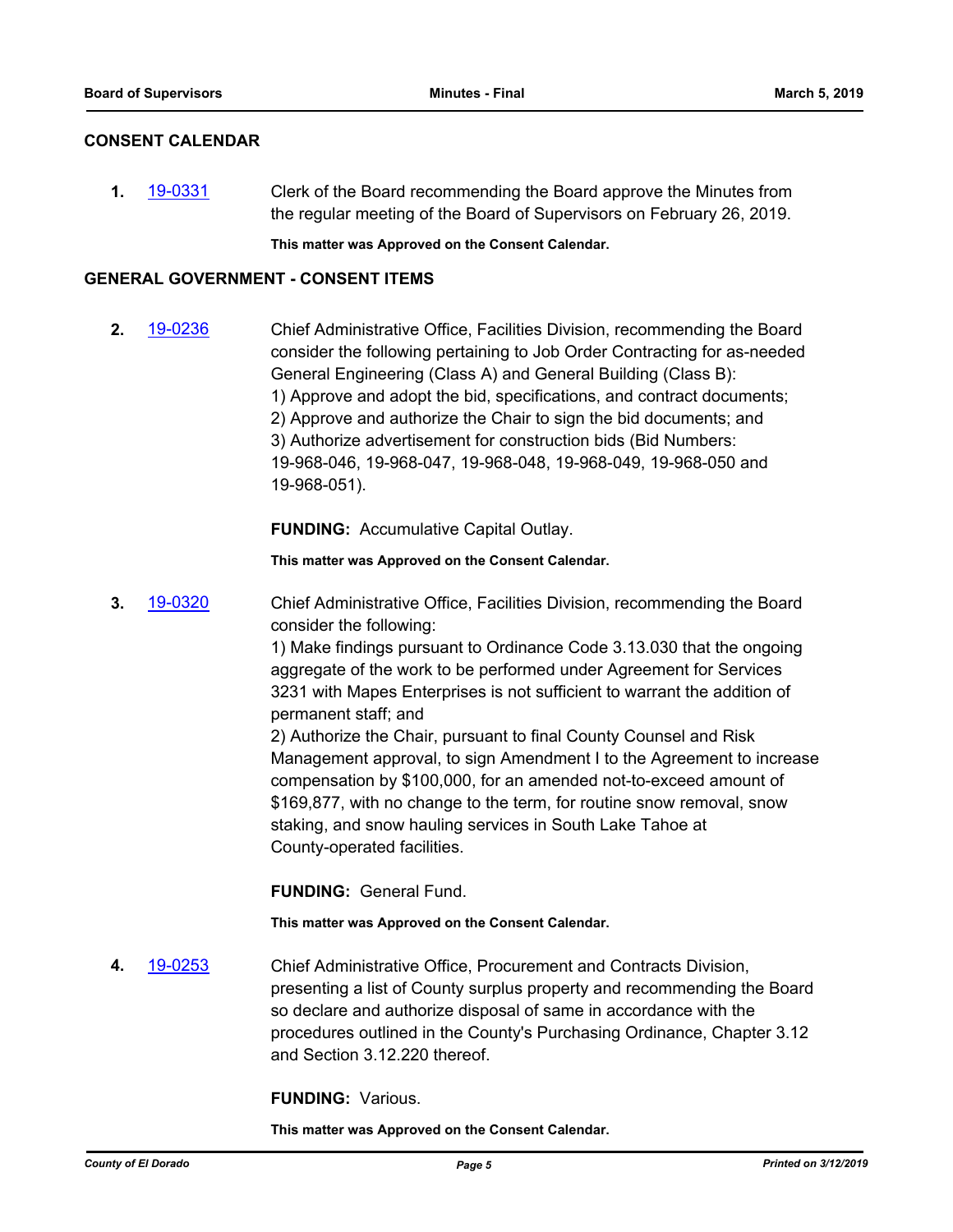**5.** [19-0256](http://eldorado.legistar.com/gateway.aspx?m=l&id=/matter.aspx?key=25577) Chief Administrative Office, Procurement and Contracts Division, recommending the Board declare a service weapon as surplus and approve the sale of the weapon to retiring Sheriff Deputy Steve Klang.

**FUNDING:** General Fund.

**This matter was Approved on the Consent Calendar.**

**6.** [19-0307](http://eldorado.legistar.com/gateway.aspx?m=l&id=/matter.aspx?key=25629) Chief Administrative Office (CAO) recommending the Board approve and authorize the Chair to sign Resolution **022-2019**, amending the Authorized Personnel Allocation Resolution 132-2018, deleting 1.0 FTE Principal Management Analyst from the CAO personnel allocation.

## **FUNDING:** General Fund.

**A motion was made by Supervisor Frentzen, seconded by Supervisor Hidahl to Adopt Resolution 022-2019.**

- **Yes:** 5 Veerkamp, Frentzen, Novasel, Hidahl and Parlin
- **7.** [16-0305](http://eldorado.legistar.com/gateway.aspx?m=l&id=/matter.aspx?key=20961) Chief Administrative Office recommending the Board find that a state of emergency continues to exist in El Dorado County as a result of unprecedented tree mortality due to drought conditions and related bark beetle infestations. (Cont. 2/26/19, Item 2)

**This matter was Approved on the Consent Calendar.**

**8.** [19-0203](http://eldorado.legistar.com/gateway.aspx?m=l&id=/matter.aspx?key=25523) Clerk of the Board recommending the Board adopt revisions to the Board of Supervisors Governance Handbook as provided for during the special meeting of the Board on January 30, 2019.

**This matter was Approved on the Consent Calendar.**

**9.** [19-0250](http://eldorado.legistar.com/gateway.aspx?m=l&id=/matter.aspx?key=25571) Registrar of Voters recommending the Board consider the following: 1) Approve and authorize the Registrar of Voters to sign the "Voting System Replacement Agreement" No. 18G30109 with the State of California, thereby authorizing the County to receive dollar-for-dollar reimbursement for the purchase of a new voting system, up to a maximum of \$757,000.

> 2) Approve and authorize the Registrar of Voters to appropriate up to \$1,514,000 during the 2019-20 budget process for purchase a new voting system, utilizing a dollar for dollar match of County General Fund up to \$757,000.

**FUNDING:** State of California with a match from the County General Fund/other funding sources.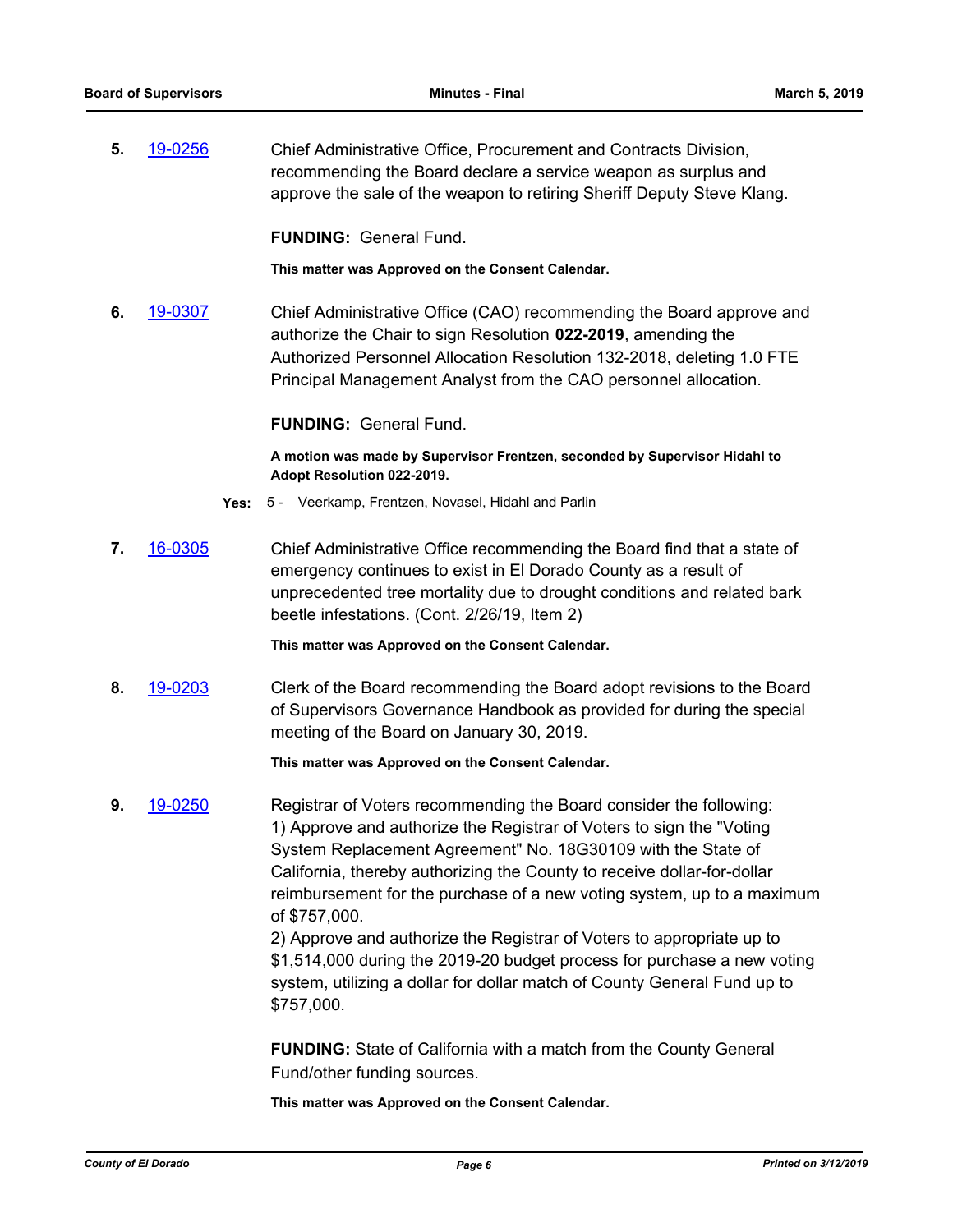**10.** [19-0248](http://eldorado.legistar.com/gateway.aspx?m=l&id=/matter.aspx?key=25569) Registrar of Voters recommending the Board: 1) Approve and authorize the Registrar of Voters to execute State of California Grant Funding Agreement 18G27109, as provided by the U.S. Election Assistance Commission, to reimburse county efforts to improve cyber security and infrastructure related to VoteCal; and 2) Approve and authorize the Chair to sign a budget amendment and increase revenue and appropriations to the Elections Department for Fiscal Year 2018-19 for \$25,000. (4/5 vote required)

**FUNDING:** 100% Federal Funding.

**This matter was Approved on the Consent Calendar.**

**11.** [19-0271](http://eldorado.legistar.com/gateway.aspx?m=l&id=/matter.aspx?key=25593) Supervisors Parlin and Veerkamp recommending the Board; 1) Authorize funding of \$5,000 to support WakamatsuFest150 and find that a public benefit is derived from supporting this event, which serves to gather the community and draw visitors into the County; and 2) Direct the Chief Administrative Officer, or designee, to return to the Board with a funding agreement for consideration.

**FUNDING**: Community Funding.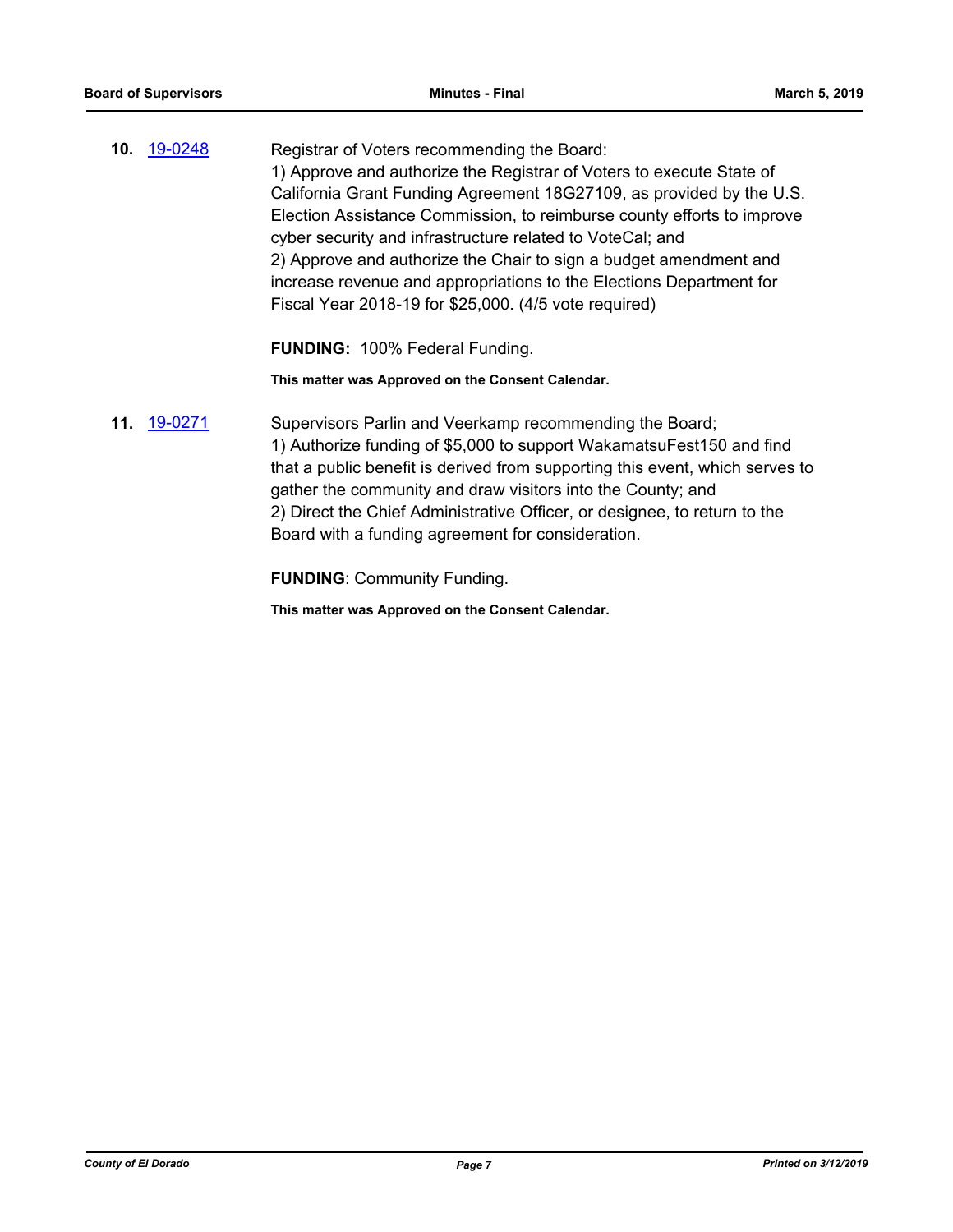#### **LAND USE AND DEVELOPMENT - CONSENT ITEMS**

**12.** [19-0049](http://eldorado.legistar.com/gateway.aspx?m=l&id=/matter.aspx?key=25370) Department of Transportation recommending the Board consider the following pertaining to the Diamond Springs Parkway - Phase 1A - SR-49 Realignment Project, CIP 72375 / 36104025, Contract 2720: 1) Award Schedule A of the Construction Contract to Granite Construction Company who was determined to be the lowest, responsive, responsible bidder;

> 2) Approve and authorize the Chair to sign the Construction Contract, subject to review and approval by County Counsel and Risk Management; 3) Authorize the Director of Transportation to sign an Escrow Agreement, if requested by the Contractor and in accordance with Public Contract Code Section 22300, for the purpose of holding Contract retention funds; and

> 4) Reject Schedule B of the Construction Contract to Granite Construction Company who was determined to be the lowest, responsive, responsible bidder.

**FUNDING:** Schedule A Funding - Tribe Funds (82%), Utility Agencies (<1%), Traffic Impact Mitigation Fees (5%), Master Circulation and Funding Plan (5%), State Highway Operation and Protection Program (7%), and Road Fund (<1%). (Local and State Funds). Schedule B - No current funding allocated at this time.

*Public Comment: S. Lungren, R. Peses, K. Earl, B. Rasman, B. Smart, T. Kayes, K. Greenwood, J. Sweeney, S. Taylor, K. Payne*

**A motion was made by Supervisor Frentzen, seconded by Supervisor Parlin to: 1) Reject Schedule B of the Construction Contract and all bids on the project; 2) Direct staff to revisit this project with the safety and congestion concerns and outline the timeline, challenges and funding for this project; and 3) Direct staff to return to the Board to provide an update.**

**A vote was not taken on this motion as the second motion passed.**

**A motion was made by Supervisor Veerkamp, seconded by Supervisor Novasel to Approve this matter and reject Schedule B of the Construction Contract to Granite Construction Company who was determined to be the lowest, responsive, responsible bidder.**

**Yes:** 3 - Veerkamp, Novasel and Hidahl

**Noes:** 2 - Frentzen and Parlin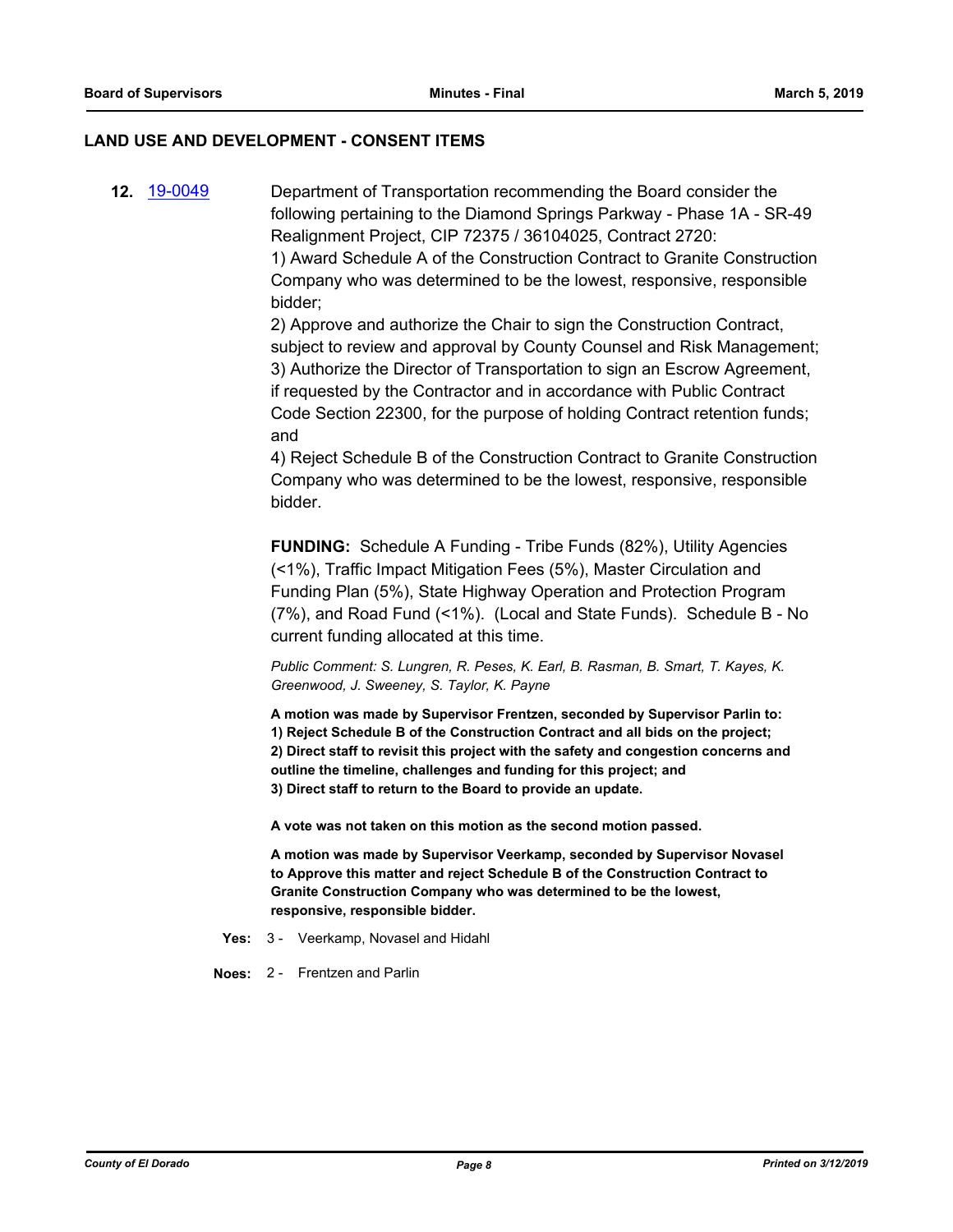**13.** [19-0156](http://eldorado.legistar.com/gateway.aspx?m=l&id=/matter.aspx?key=25476) Department of Transportation recommending the Board consider the following pertaining to the El Dorado Trail - Missouri Flat Road to El Dorado Project, CIP 97014/36109003, Contract 2778: 1) Approve and adopt the Plans and Contract Documents and authorize the Chair to sign the Plans; and 2) Authorize advertisement for construction bids.

> **FUNDING:** Accumulative Capital Outlay (<1%), Active Transportation Program (82%), Congestion Mitigation and Air Quality Program (18%). (Federal Funds)

**This matter was Approved on the Consent Calendar.**

**14.** [19-0183](http://eldorado.legistar.com/gateway.aspx?m=l&id=/matter.aspx?key=25503) Department of Transportation recommending the Board consider the following:

> 1) Approve and authorize the Chair to sign the Notice of Acceptance with Granite Construction Company, for the Cosumnes Mine Road & Bridge Storm Damage Repairs Project, Contract 2719, PW 18-31209, CIP 78700/78701/78712; and

2) Approve and authorize the Clerk of the Board to release the Payment and Performance Bonds to the Surety upon notification from the Department of Transportation, after the one-year guarantee period.

**FUNDING:** Local and State discretionary funding initially (100%), with Department of Transportation staff working with the Federal Emergency Management Agency and the California Office of Emergency Services to obtain reimbursement. (Local, State, and Federal)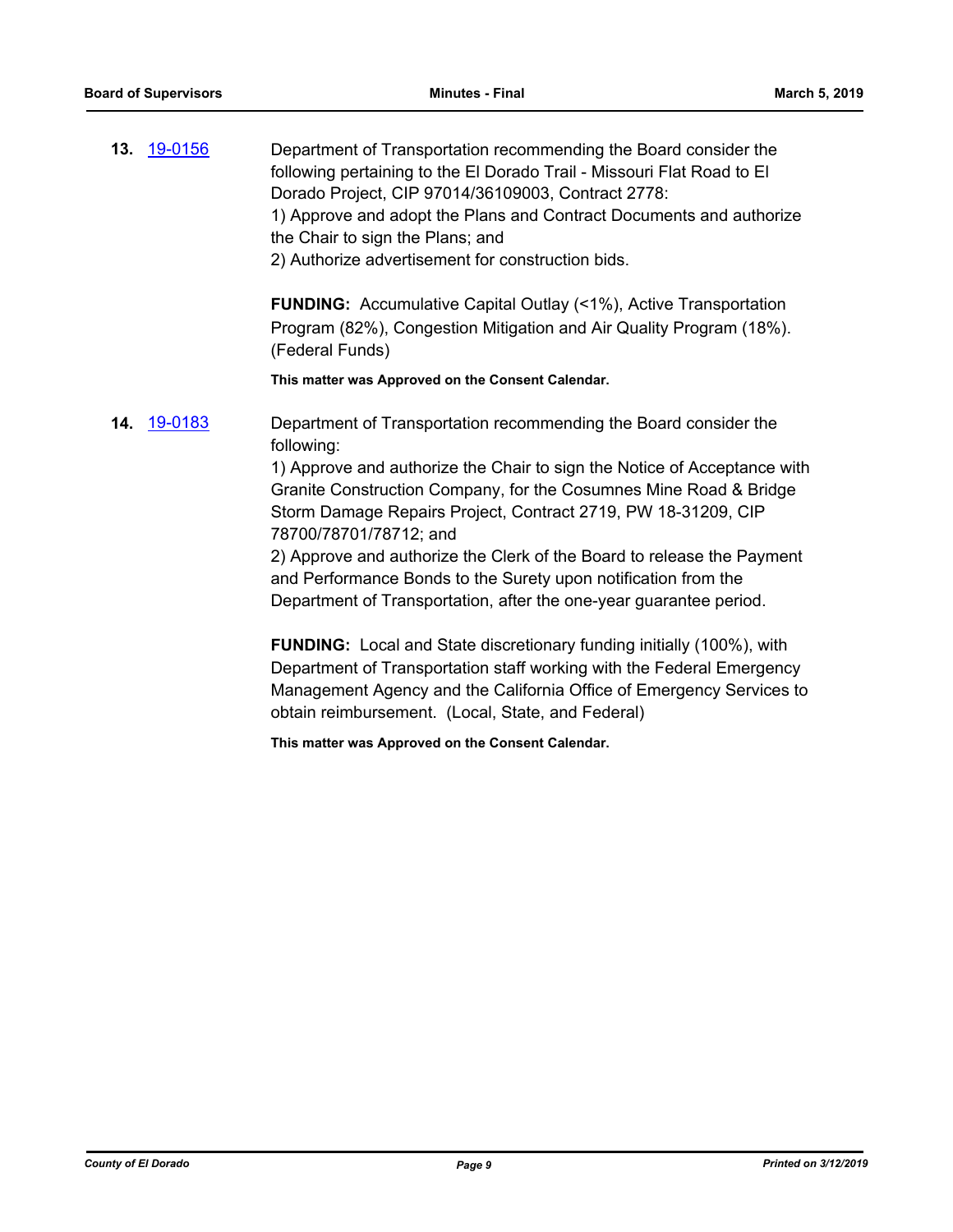#### **LAW AND JUSTICE - CONSENT ITEMS**

**15.** [19-0247](http://eldorado.legistar.com/gateway.aspx?m=l&id=/matter.aspx?key=25568) District Attorney recommending the Board:

1) Authorize the Chair to sign a budget transfer increasing revenue and appropriation through the use of Department of Justice Asset Forfeiture funds by \$2,000 to partially fund costs associated with "The Drug Store Project", a training that will be offered to 325 sixth grade students in the Tahoe basin about the dangers of drug experimentation, use and abuse, and find that the project provides a valuable public benefit (4/5 vote required); and

2) Adopt and authorize the Chair to sign Resolution **023-2019** authorizing a contribution in the amount of \$2,000 be made payable to Tahoe Youth & Family Services to contribute towards the costs of the event.

**FUNDING:** Department of Justice Asset Forfeiture Funds.

**This matter was Approved and Resolution 023-2019 was Adopted upon Approval of the Consent Calendar.**

**16.** [19-0262](http://eldorado.legistar.com/gateway.aspx?m=l&id=/matter.aspx?key=25583) District Attorney recommending the Board authorize the District Attorney to sign Agreement 3757 with Vidanyx LLC in the annual estimated amount of \$3,259 with a one (1) year initial term which shall automatically renew for additional one (1) year terms, for the provision of a cloud-based child advocacy center video management software subscription.

> **FUNDING:** Non-General Fund/Children's Advocacy Centers of California.

**This matter was Approved on the Consent Calendar.**

## **END CONSENT CALENDAR**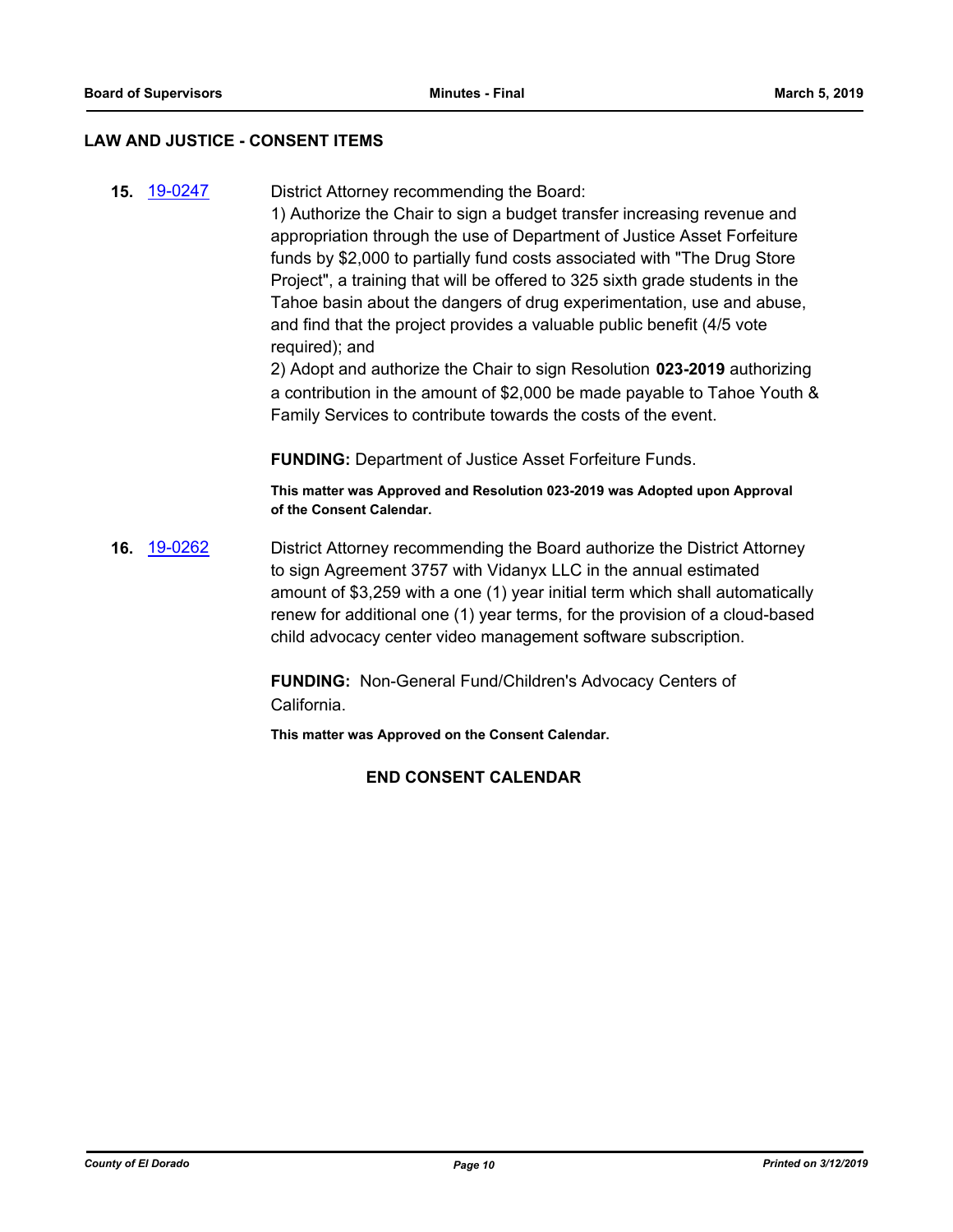#### **10:00 A.M. - TIME ALLOCATION**

**17.** [19-0288](http://eldorado.legistar.com/gateway.aspx?m=l&id=/matter.aspx?key=25610) Chief Administrative Office recommending the Board: 1) Receive a presentation from Dr. Ed Manansala, Superintendent of Schools and Bellwether Education relative to a collaborative effort to improve system wide services for El Dorado County youth; and 2) Provide direction to staff as to whether to include further efforts and staff resources related to these efforts in the County's Strategic Plan. (Est. Time: 1 Hr.)

## **FUNDING:** N/A

*Public Comment: B. Richart, K. Guerrero, D. Sullivan, R. Miller, B. Roby, D. Semon*

**A motion was made by Supervisor Frentzen, seconded by Supervisor Veerkamp to Approve this matter and direct staff to include further efforts and staff resources related to these efforts in the County's Strategic Plan.**

**Yes:** 5 - Veerkamp, Frentzen, Novasel, Hidahl and Parlin

#### **11:00 A.M. - TIME ALLOCATION**

**18.** [19-0312](http://eldorado.legistar.com/gateway.aspx?m=l&id=/matter.aspx?key=25634) Supervisor Novasel and the Early Care and Education Local Planning Council recommending the Board adopt and authorize the Chair to sign a Proclamation recognizing March 8, 2019 as the 108th International Women's Day. (Est. Time: 5 Min.)

#### *Public Comment: N. Owen-Hazard*

**Supervisor Novasel read the Proclamation. A motion was made by Supervisor Novasel, seconded by Supervisor Veerkamp to Approve this matter.**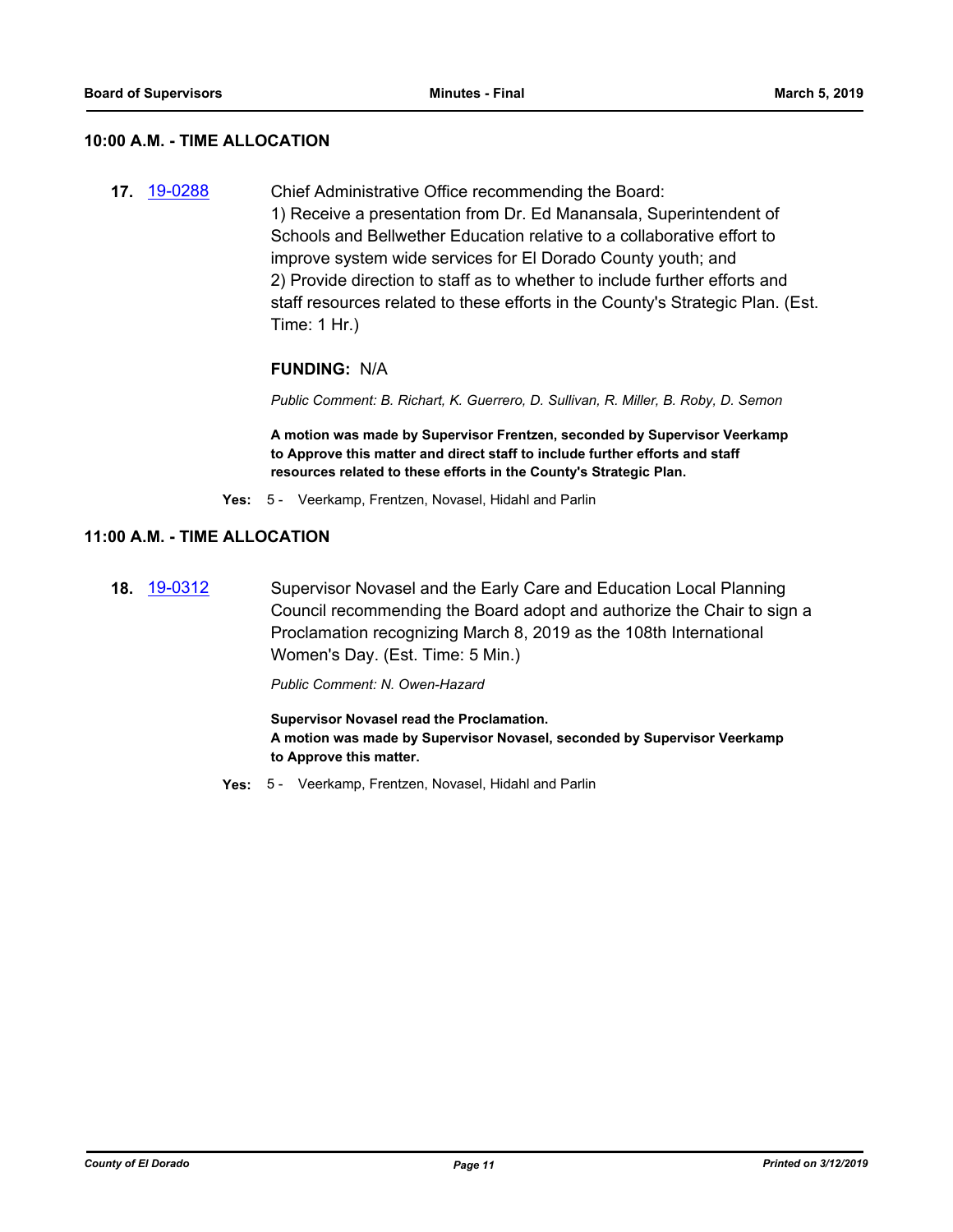**19.** [19-0239](http://eldorado.legistar.com/gateway.aspx?m=l&id=/matter.aspx?key=25560) Chief Administrative Office, Facilities Division, recommending the Board: 1) Receive a presentation regarding Solar Design options at the Public Safety Facility; and 2) Provide direction concerning options for a potential Solar Power Purchase Agreement (PPA) and Cost Reimbursement Agreement (CRA). (Est. Time: 20 Min.)

> **FUNDING:** Accumulated Capital Outlay Fund (initially); components of the PPA and CRA provide cost reimbursement to the County over a 25 year period.

*Public Comment: T. Kayes*

**A motion was made by Supervisor Veerkamp, seconded by Supervisor Hidahl to direct staff to proceed with Option "C". Option "C" is the same as Option "B" (Preserve the northerly buildable 2 ½ acres for a County building not presently identified and construct a smaller solar farm on the southerly portion) plus construction of additional carport arrays on the Public Safety Facility.**

**Yes:** 5 - Veerkamp, Frentzen, Novasel, Hidahl and Parlin

**20.** [19-0311](http://eldorado.legistar.com/gateway.aspx?m=l&id=/matter.aspx?key=25633) Planning and Building Department, Planning Services Division, Long Range Planning Unit, recommending the Board review and provide direction on the Long Range Planning Project Prioritization Matrix for Fiscal Year 2019-20, as follows:

> 1) Review the Matrix and the recommended project prioritization; 2) Direct staff to modify the Matrix, if necessary, to better reflect the Board's current priorities; and

3) Endorse a final Matrix that prioritizes County-initiated land use, housing, transportation, and stormwater projects managed by the Long Range Planning Unit for Fiscal Year 2019-2020. (Est. Time: 30 Min.)

#### **FUNDING:** N/A

*Public Comment: T. Kayes*

**A motion was made by Supervisor Frentzen, seconded by Supervisor Hidahl to separate the discussion and vote on component 2.4.1.2 Community Planning: Design Standards for Commercial & Multi-Family Residential New Development in Community Regions [General Plan Policy 2.4.1.2 - Community ID].**

**Yes:** 5 - Veerkamp, Frentzen, Novasel, Hidahl and Parlin

**A motion was made by Supervisor Frentzen, seconded by Supervisor Hidahl to Approve component 2.4.1.2 Community Planning: Design Standards for Commercial & Multi-Family Residential New Development in Community Regions [General Plan Policy 2.4.1.2 - Community ID] and confirming priority 1 projects.**

**Yes:** 4 - Veerkamp, Frentzen, Novasel and Hidahl

**Recused:** 1 - Parlin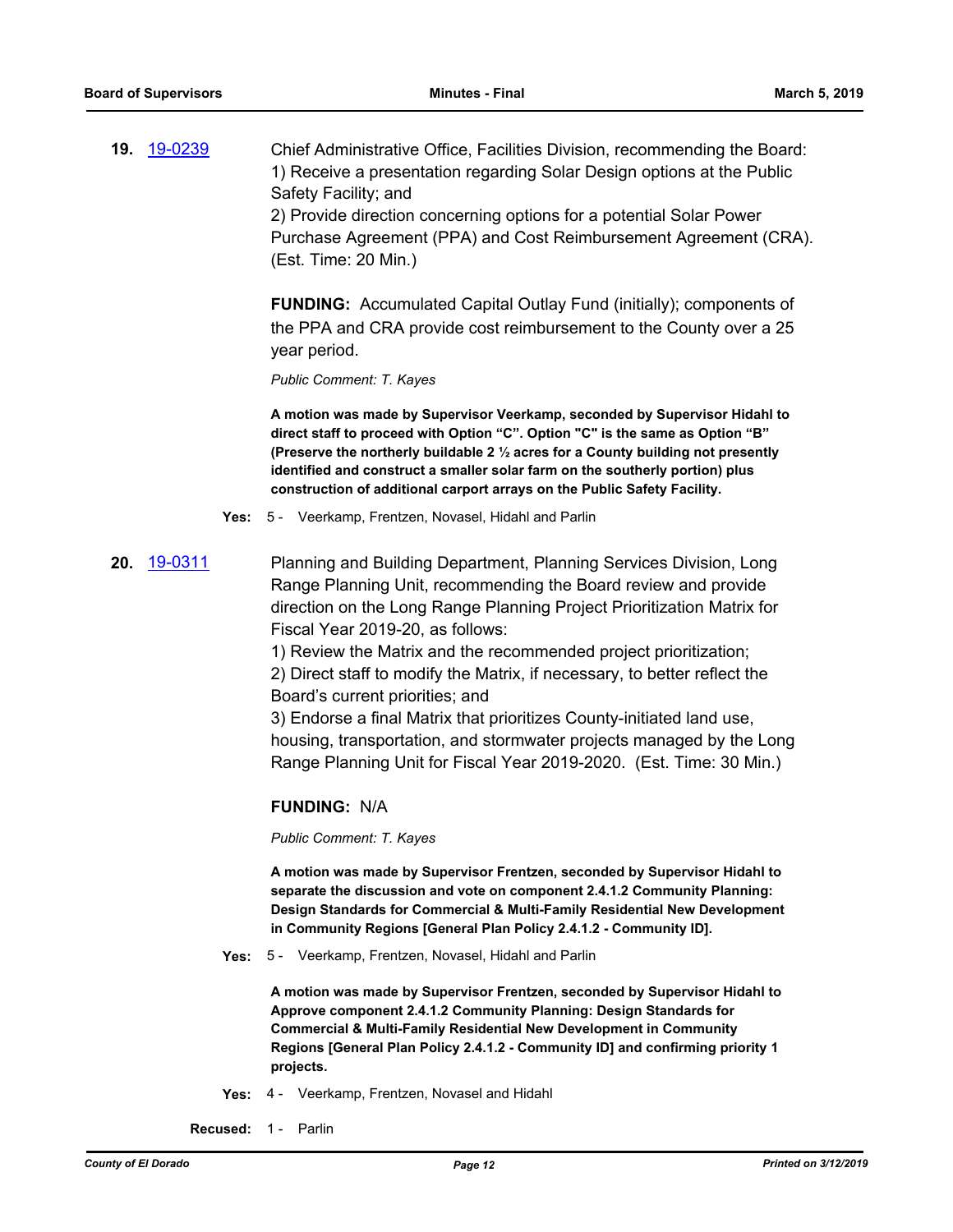**A motion was made by Supervisor Veerkamp, seconded by Supervisor Hidahl to separate the discussion and vote on the Meyers Area Plan.**

**Yes:** 5 - Veerkamp, Frentzen, Novasel, Hidahl and Parlin

**A motion was made by Supervisor Frentzen, seconded by Supervisor Hidahl to Approve the Meyers Area Plan as a priority 1 project.**

- **Yes:** 4 Veerkamp, Frentzen, Hidahl and Parlin
- **Recused:** 1 Novasel

*Public Comment: T. Kayes*

**A motion was made by Supervisor Veerkamp, seconded by Supervisor Frentzen to Approve this matter excluding the Community Plan Design Standards and Meyers Area Plan components (as these components have already been voted on) and direct staff to include Georgetown in the historical overlay for land use as a priority 2 project.**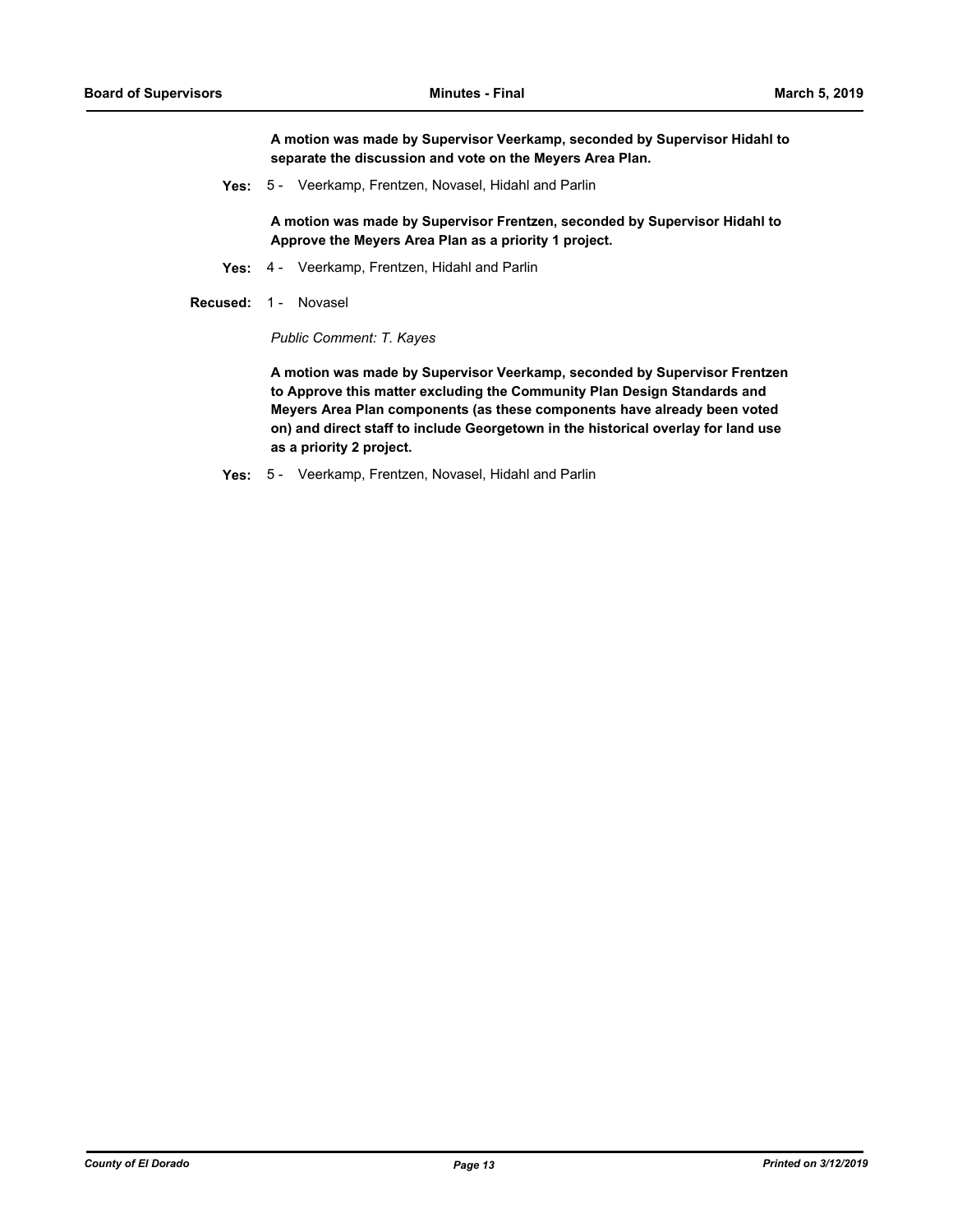#### **DEPARTMENT MATTERS (Items in this category may be called at any time)**

**21.** [19-0266](http://eldorado.legistar.com/gateway.aspx?m=l&id=/matter.aspx?key=25588) Ad hoc Cannabis Committee recommending the Board give conceptual approval to create new ordinances for the commercial cannabis business types of manufacturing, nurseries, and testing laboratories. (Est. Time: 10 Min.)

*Public Comment: R. Miller, T. Kayes, D. Schaffer*

#### **A motion was made by Supervisor Hidahl, seconded by Supervisor Veerkamp to Approve this matter.**

- **Yes:** 5 Veerkamp, Frentzen, Novasel, Hidahl and Parlin
- **22.** [19-0202](http://eldorado.legistar.com/gateway.aspx?m=l&id=/matter.aspx?key=25522) Chief Administrative Office, Parks Division, recommending the Board: 1) Authorize Department of Transportation to move forward with obtaining a time extension from Federal Emergency Management Agency on the ELEL56 Streambank Restoration project at Henningsen Lotus Park; and 2) Conceptually approve the use of \$23,125 for the County match and \$15,000 for the administrative costs of the project from the Henningsen Lotus Park Trust Fund. (Est Time: 5 Min.)

**FUNDING:** Local and state discretionary funding initially (100%), with Department of Transportation and Parks Division staff working with the Federal Emergency Management Agency (FEMA) and the California Office of Emergency Services to obtain reimbursement (Local, State, and Federal).

*Public Comment: T. Kayes*

**A motion was made by Supervisor Veerkamp, seconded by Supervisor Hidahl to Approve this matter.**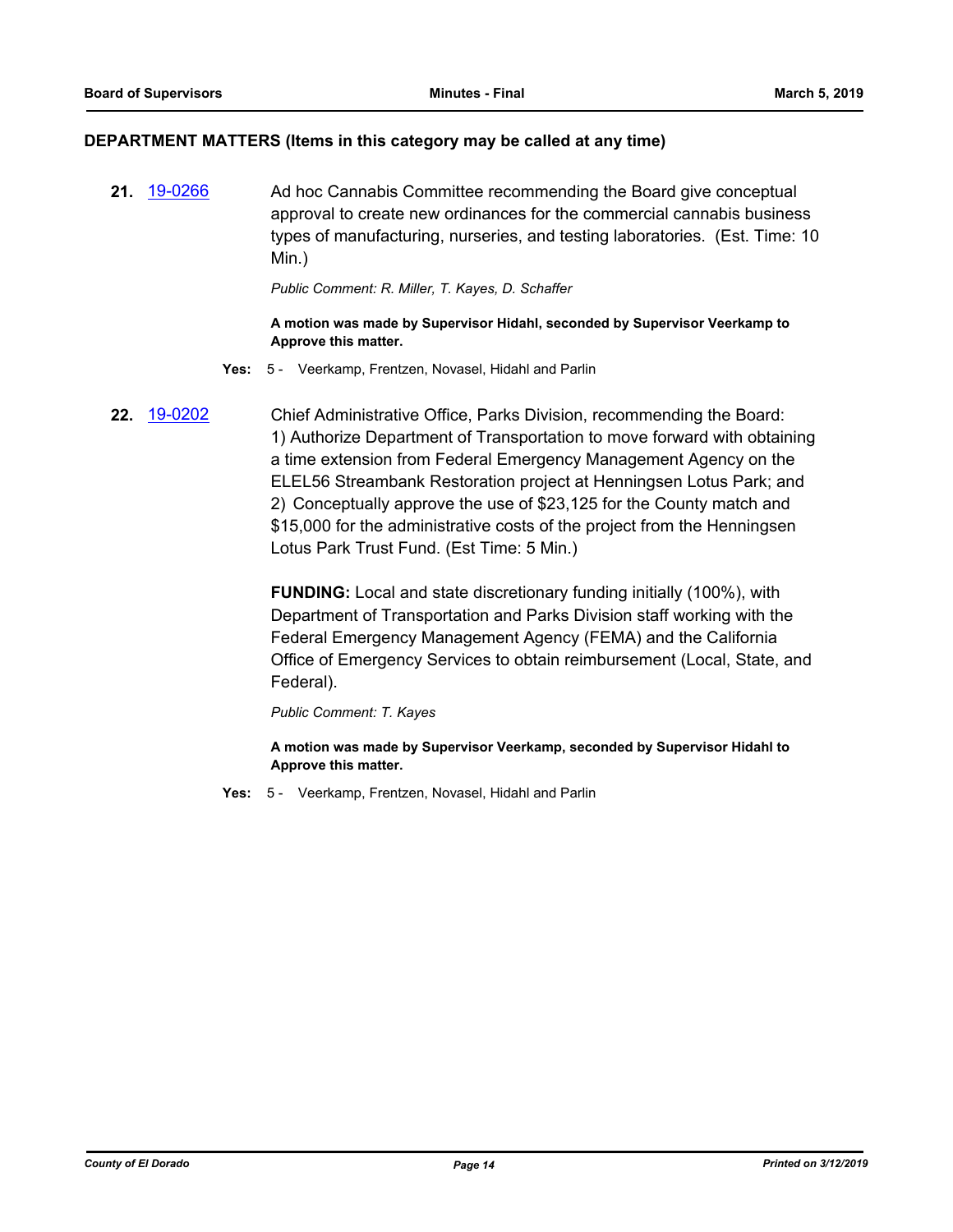**23.** [19-0220](http://eldorado.legistar.com/gateway.aspx?m=l&id=/matter.aspx?key=25540) Treasurer-Tax Collector Department recommending the Board approve and authorize the Chair to sign Resolution **020-2019** amending the Authorized Personnel Allocation Resolution 132-2018 to add 1.0 FTE Revenue Recovery Officer I to the Treasurer-Tax Collector Department personnel allocation. (Est. Time: 5 Min.)

> **FUNDING:** Departmental savings identified for Fiscal Year 2018/2019. For Fiscal Year 2019/2020, revenue generated from collection of delinquent Unsecured Taxes, Transient Occupancy Taxes, reducing the temporary employee budget and General Fund.

*Public Comment: T. Kayes*

**A motion was made by Supervisor Hidahl, seconded by Supervisor Veerkamp to Adopt Resolution 020-2019 subject to the minor administrative modification to the Personnel Allocation Resolution referenced.**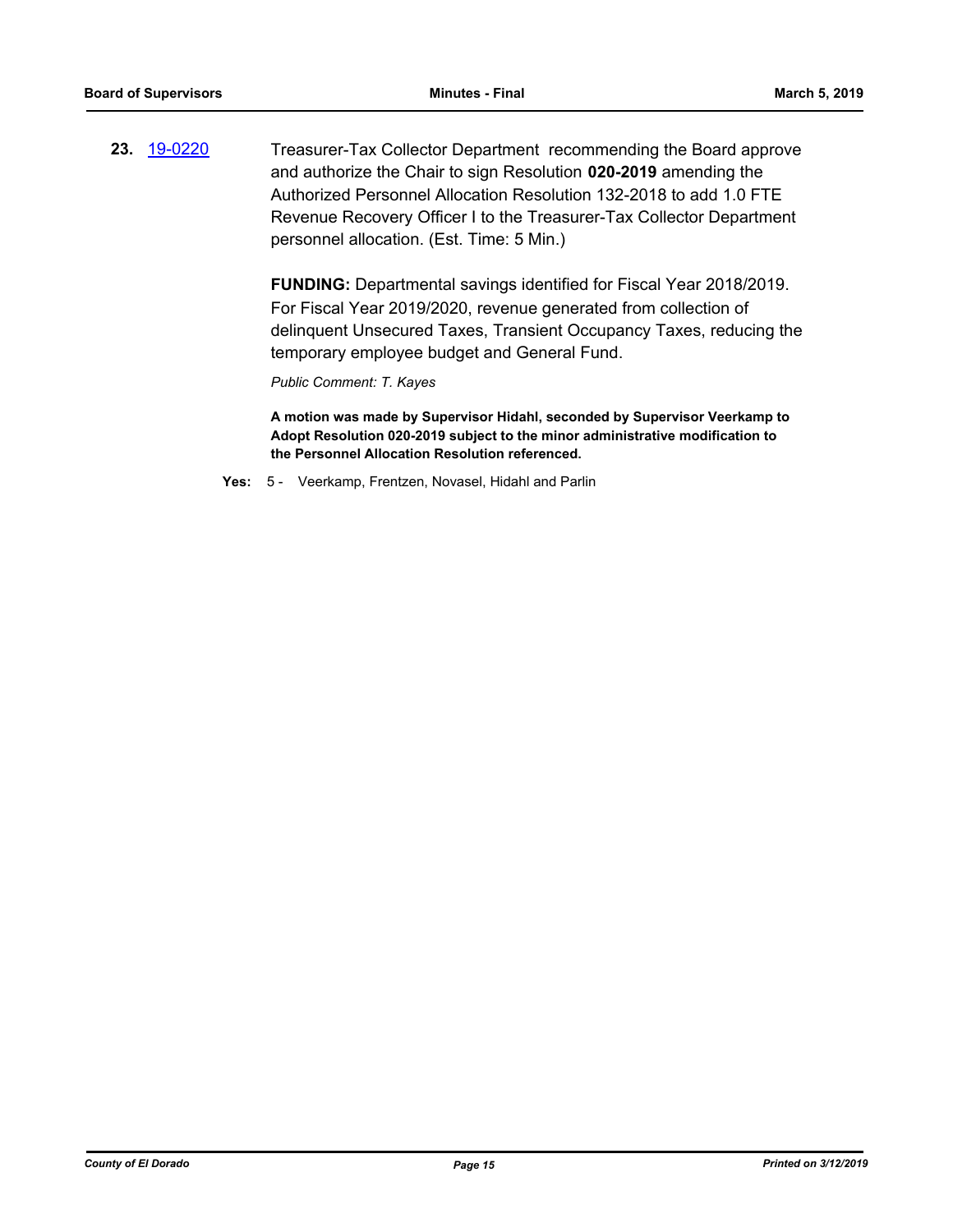| Property/Evidence Technician (Title change from: Property/Evidence<br>Technician), Sheriff's Property/Evidence Technician Supervisor (Title<br>change from: Supervising Property Evidence Technician), Sheriff's<br>Technician I/II, and Sr. Sheriff's Technician;<br>4) Revised class specification for the Transportation Department:<br>Transportation Planner;<br>5) Revised class specifications for the Treasurer/Tax Collector's Office:<br>Assistant Treasurer/Tax Collector and Revenue Recovery Officer I/II;<br>6) Revised County-wide class specifications: Sr. Legal Secretary, Legal<br>Secretary I/II, and Sr. Office Assistant;<br>7) Adopt and authorize the Chair to sign Resolution 021-2019 to approve<br>the following:<br>a) New salary range for the classification of Executive Assistant to the<br><b>Chief Administrative Officer;</b><br>b) Downward reclassification of one vacant (1.0 FTE) Administrative<br>Technician position to one (1.0 FTE) Executive Assistant to the Chief<br>Administrative Officer;<br>c) Title change from Property/Evidence Technician to Sheriff's<br>Property/Evidence Technician;<br>d) Title change from Supervising Property Evidence Technician to<br>Sheriff's Property/Evidence Technician Supervisor;<br>e) Addition of two (2.0 FTE) Sheriff Technician I/II positions and deletion<br>of two (2.0 FTE) Community Services Officer positions and in the Sheriff's<br>Office as a result of a reclassification;<br>f) Abolish the Community Services Officer classification;<br>g) Bargaining unit change for the classification of Sr. GIS Analyst;<br>h) Addition of one (1.0 FTE) Sr. Office Assistant position and deletion of<br>one (1.0 FTE) Office Assistant I/II position in the Public Defender's Office<br>as a result of a reclassification;<br>i) Addition of three (3.0 FTE) Sr. Office Assistant positions and deletion of<br>three (3.0 FTE) Office Assistant I/II positions in the District Attorney's<br>Office as a result of a reclassification;<br>j) Addition of one (1.0 FTE) Sr. Office Assistant - Limited Term and<br>deletion of one (1.0 FTE) Office Assistant I/II - Limited Term position in the |
|---------------------------------------------------------------------------------------------------------------------------------------------------------------------------------------------------------------------------------------------------------------------------------------------------------------------------------------------------------------------------------------------------------------------------------------------------------------------------------------------------------------------------------------------------------------------------------------------------------------------------------------------------------------------------------------------------------------------------------------------------------------------------------------------------------------------------------------------------------------------------------------------------------------------------------------------------------------------------------------------------------------------------------------------------------------------------------------------------------------------------------------------------------------------------------------------------------------------------------------------------------------------------------------------------------------------------------------------------------------------------------------------------------------------------------------------------------------------------------------------------------------------------------------------------------------------------------------------------------------------------------------------------------------------------------------------------------------------------------------------------------------------------------------------------------------------------------------------------------------------------------------------------------------------------------------------------------------------------------------------------------------------------------------------------------------------------------------------------------------------------------------------------------------------------------------------------|
| District Attorney's Office as a result of a reclassification. (Est. Time: 10<br>Min.)                                                                                                                                                                                                                                                                                                                                                                                                                                                                                                                                                                                                                                                                                                                                                                                                                                                                                                                                                                                                                                                                                                                                                                                                                                                                                                                                                                                                                                                                                                                                                                                                                                                                                                                                                                                                                                                                                                                                                                                                                                                                                                             |

**FUNDING:** General Fund.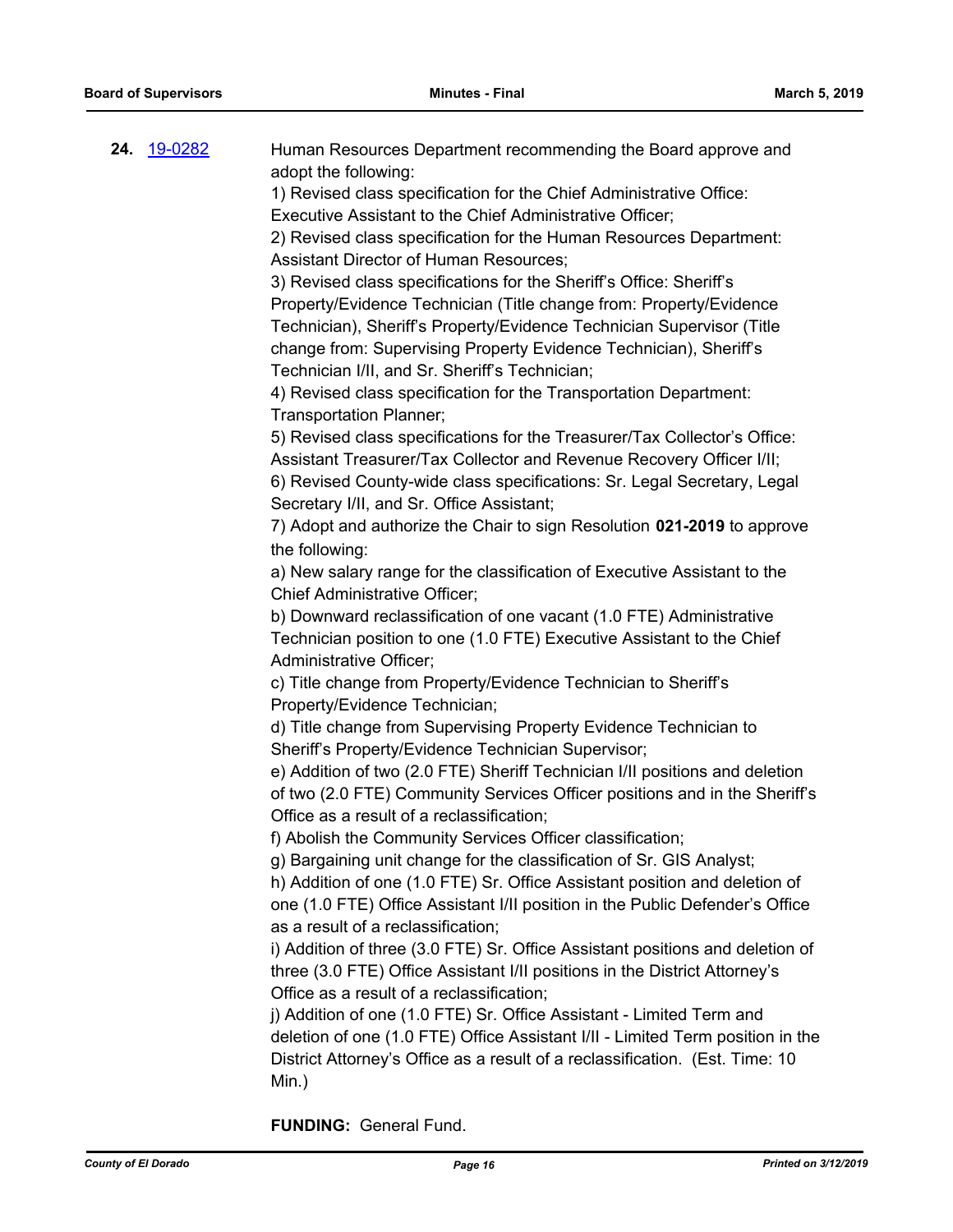#### *Public Comment: T. Kayes*

**A motion was made by Supervisor Veerkamp, seconded by Supervisor Hidahl to Approve this matter and Adopt Resolution 021-2019.**

- **Yes:** 5 Veerkamp, Frentzen, Novasel, Hidahl and Parlin
- **25.** [19-0279](http://eldorado.legistar.com/gateway.aspx?m=l&id=/matter.aspx?key=25601) Clerk of the Board recommending the Board receive and file an update on Good Governance Objective 2.3 - Develop and implement best practices relative to the administration and function of Board appointed Commissions and Committees. (Est. Time: 15 Min.)

*Public Comment: T. Kayes*

**Received and Filed.**

**26.** [19-0072](http://eldorado.legistar.com/gateway.aspx?m=l&id=/matter.aspx?key=25393) Chief Administrative Office recommending the Board receive an informational presentation from County Counsel as part of the preparation for the Fiscal Year 2019-20 Budget development process. (Cont. 2/26/19, Item 27) (Est. Time: 10 Min.)

> **The Board received an informational presentation from County Counsel as part of the preparation for the Fiscal Year 2019-20 Budget development process.**

**27.** [19-0334](http://eldorado.legistar.com/gateway.aspx?m=l&id=/matter.aspx?key=25655) Supervisor Novasel recommending the Board approve and authorize the Chair to sign a Proclamation recognizing Michael Ciccozzi, County Counsel, for his service to the County of El Dorado. (Est. Time: 15 Min.)

*Public Comment: T. Kayes*

**Supervisor Novasel read the Proclamation. A motion was made by Supervisor Veerkamp, seconded by Supervisor Novasel to Approve this matter.**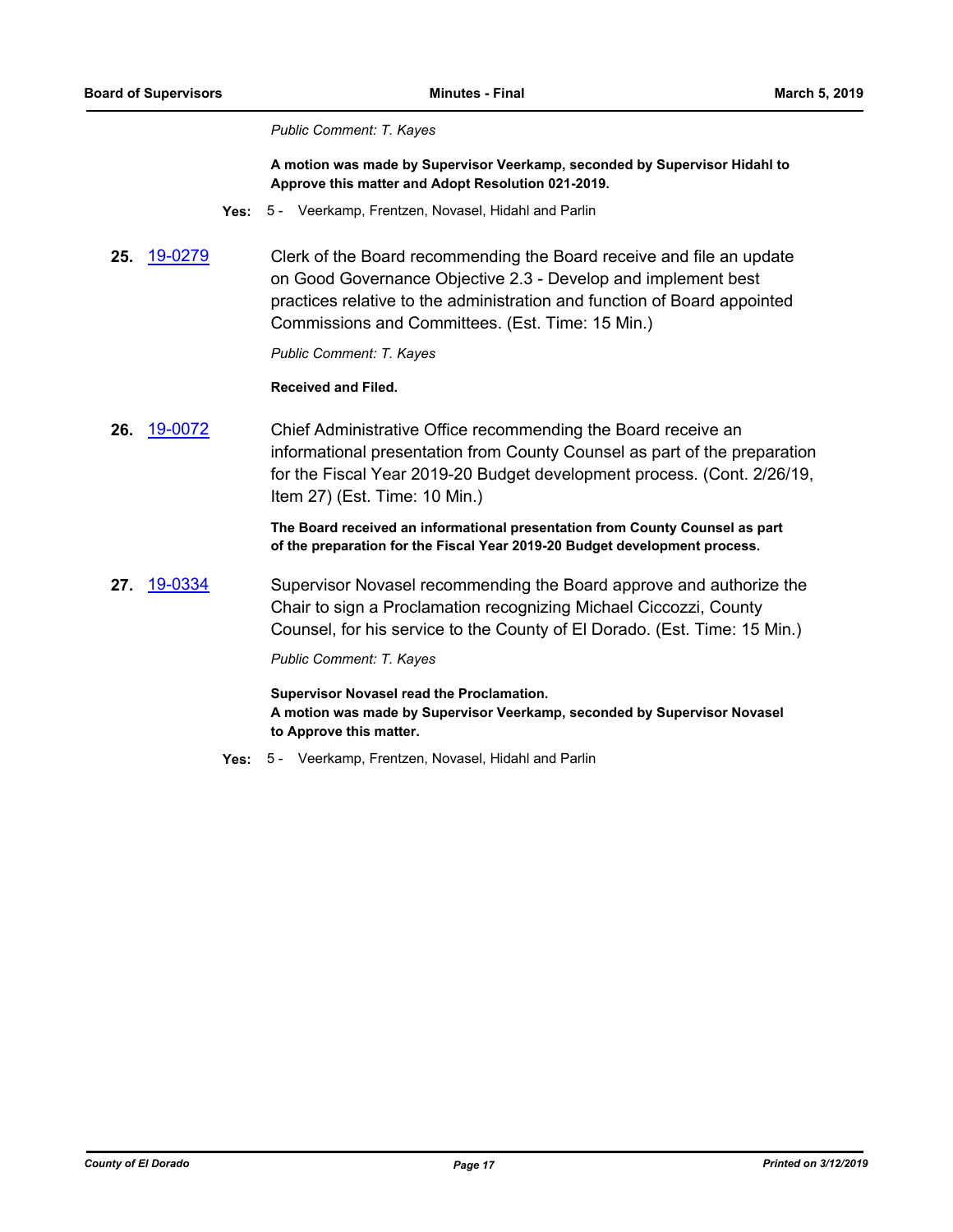## **ITEMS TO/FROM SUPERVISORS**

**Supervisor Veerkamp reported on the following: Water needs of the County. Legislative session for elected officials. El Dorado Hills Chamber event. Sheriff's department awards. Trip to Washington D.C. Highway 50/Mosquito bridge project. Audit Committee. 49ers sprint car race.**

**Supervisor Frentzen reported on the following: Local Agency Formation Committee board meeting.**

**Supervisor Hidahl reported on the following: Community Action Council meeting. Cemetery Advisory Committee meeting. Behavioral Health Commission meeting. Local Agency Formation Committee meeting. Fish and Game Commission meeting. Volunteer Homeless support meeting. Community Foundation dinner. Opportunity Knocks meeting. El Dorado Hills Community Council meeting.**

**Supervisor Novasel reported on the following: Tahoe Regional Planning Agency meeting. Local Government Committee. Solid Waste Joint Powers Authority meeting. Snowshoe Thompson annual program. Economic Development in Pollock Pines meeting.**

## **CAO UPDATE**

**Don Ashton, Chief Administrative Officer, reported on the following: Strategic Plan workshop.**

## **ADJOURNED AT 4:37 P.M.**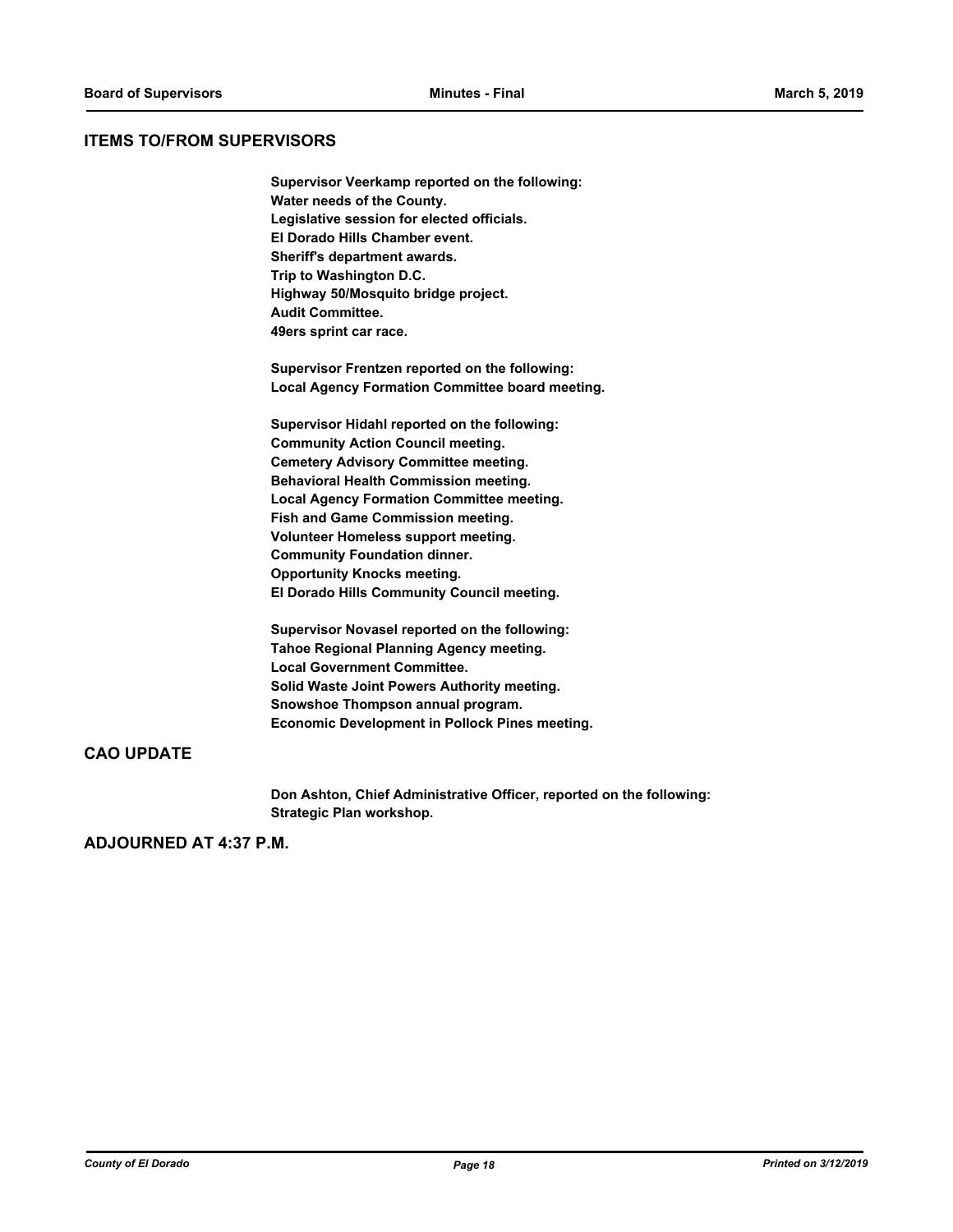## **CLOSED SESSION**

| 28. | 19-0224 | Conference with Legal Counsel - Initiation of Litigation pursuant to<br>Government Code Section 54956.9(d)(4). Title: Number of potential<br>cases: (5). (Est. Time: 10 Min.)                                                                                                                                            |
|-----|---------|--------------------------------------------------------------------------------------------------------------------------------------------------------------------------------------------------------------------------------------------------------------------------------------------------------------------------|
|     |         | The Board by unanimous vote (5-0) authorized the initiation of a Quiet Title<br>action related to the Greenwood Cemetery.                                                                                                                                                                                                |
| 29. | 19-0338 | <b>Conference with Legal Counsel - Existing Litigation pursuant to</b><br>Government Code Section 54956.9(d)(1). Title: Rural Communities<br>United v. El Dorado County Board of Supervisors; El Dorado County<br>Superior Court Case No. PC20160024 (TGPA-ZOU), Number of<br>potential cases: (1). (Est. Time: 15 Min.) |

**No Action Reported. All five Supervisors participated.**

**30.** [19-0349](http://eldorado.legistar.com/gateway.aspx?m=l&id=/matter.aspx?key=25670) **Conference with Legal Counsel - Existing Litigation** pursuant to Government Code Section 54956.9(d)(1). Title: County of El Dorado v. Amerisourcebergen Drug Corporation, et al. Case No. 2:18-at-679 Number of potential cases: (1 ). (Est. Time: 10 Min.)

**No Action Reported. All five Supervisors participated.**

**31.** [19-0259](http://eldorado.legistar.com/gateway.aspx?m=l&id=/matter.aspx?key=25580) **Pursuant to Government Code Section 54957- Public Employment.** Title: Director of Child Support Services Recruitment. (Est. Time: 15 Min.)

**No Action Reported. All five Supervisors participated.**